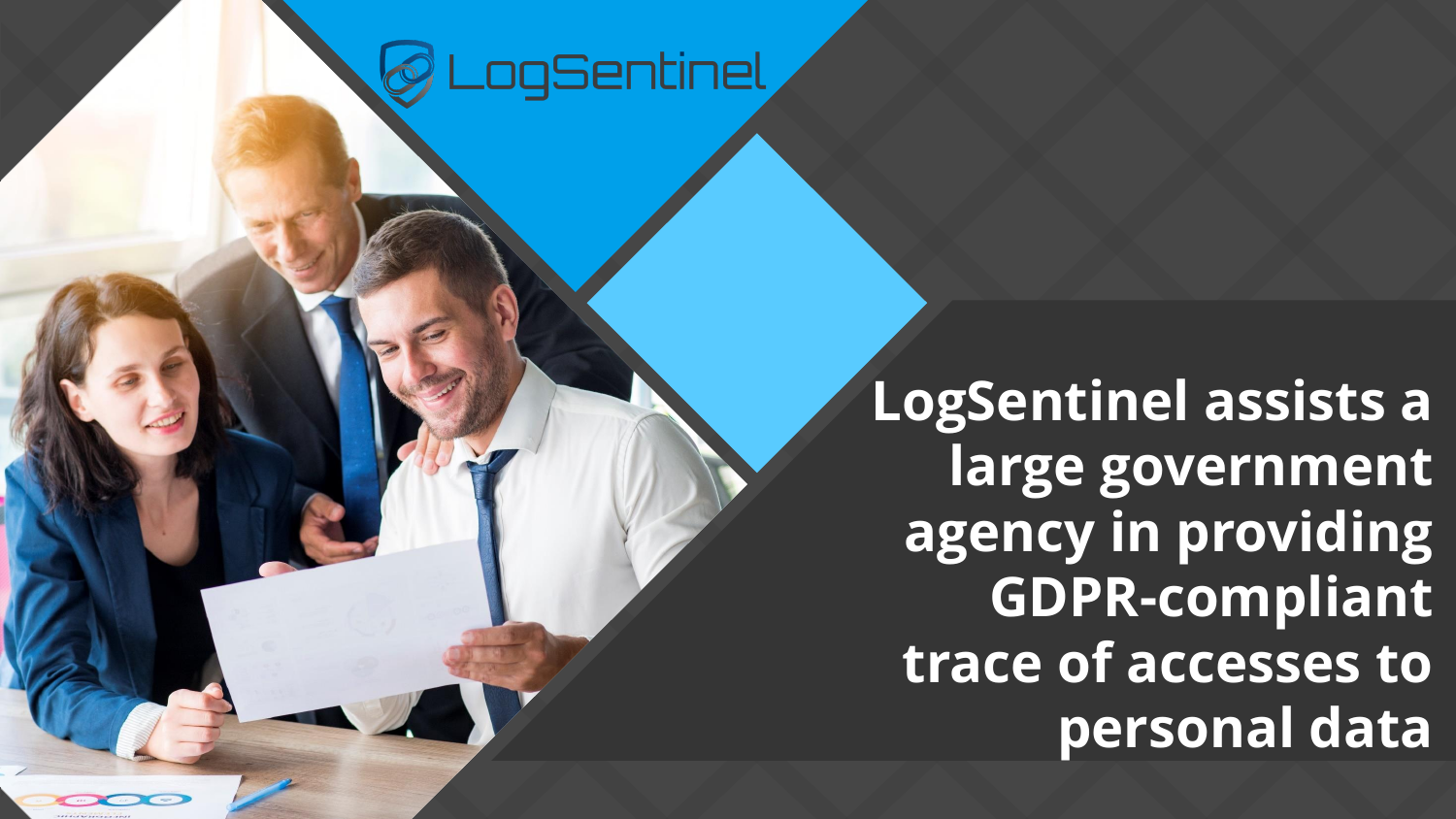## **Business challenge**

A large government agency runs an e-government middleware that allows many organizations inside and outside of government to **request personal data** from government registers based on a valid legal reason.

While that is extremely useful for the provision of eservices, it also bears privacy risk. There must be an **audit trail that cannot be modified** even by internal privileged users.

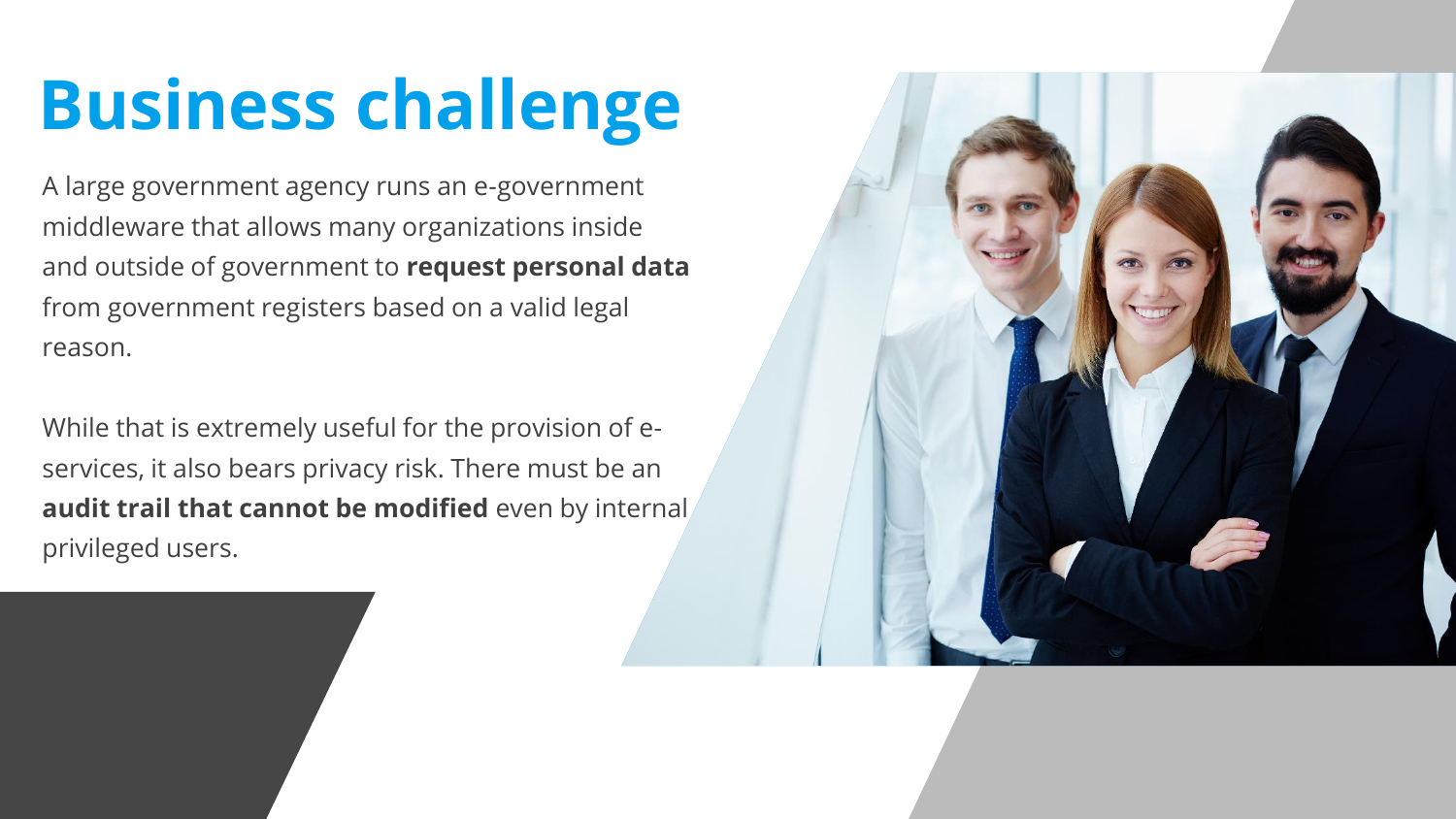

# **Solution**

**LogSentinel SIEM** is integrated with the messaging middleware to store unmodifiable history of all accesses to personal data.

The **visibility** and **immutability** provided by audit trail allow the agency to be confident that it's **GDPR-compliant** and no data is accessed without leaving a trace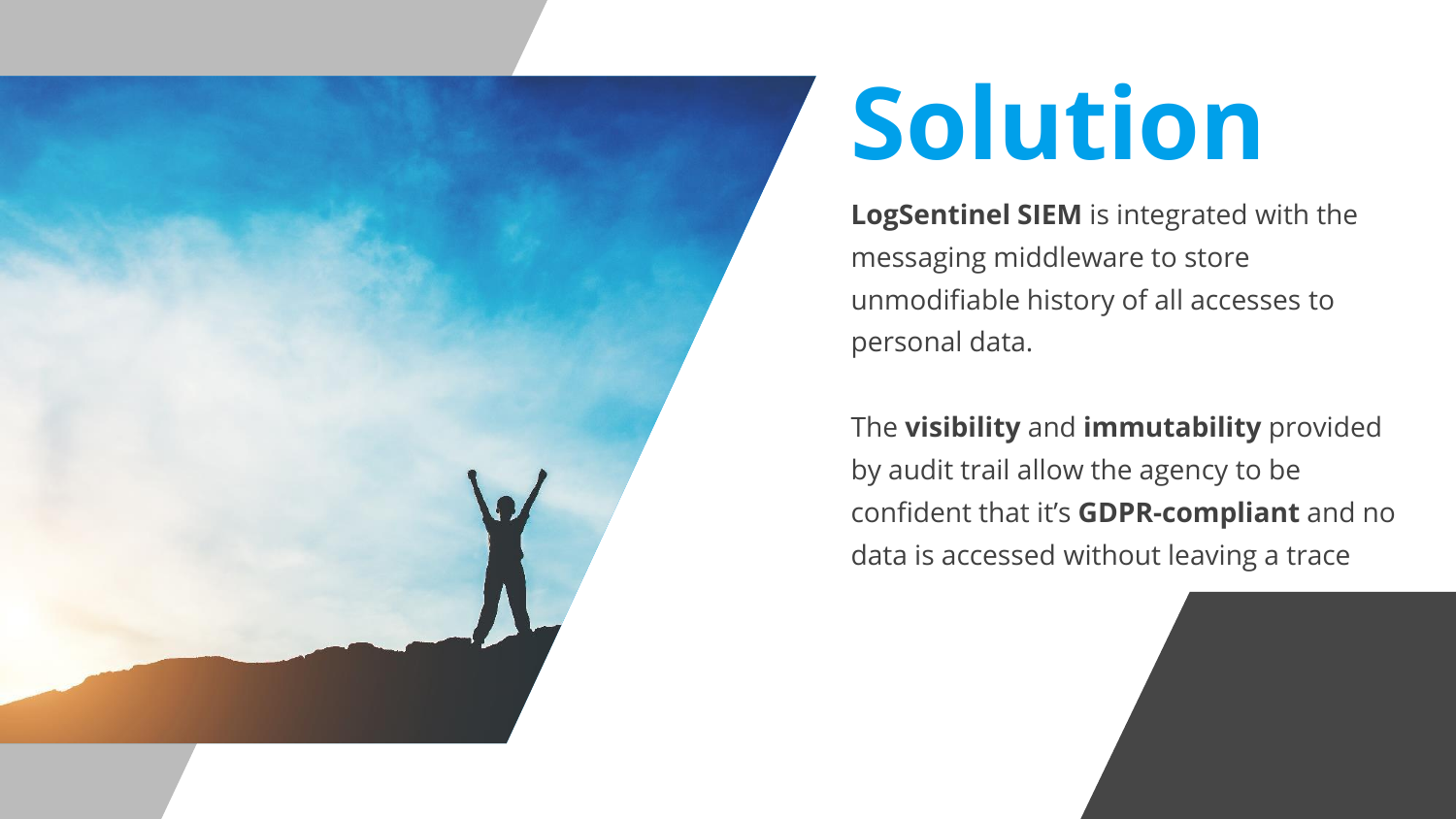### Key **Benefits**

**01**

## **COMPLIANCE**

Full audit trail of all accesses to personal data by all connected systems to meet GDPR record-keeping requirements

# **02**

### **VISIBILITY**

The Data protection officer has full visibility on the patterns of access to personal data through the system

## **03** DETECTION

The Data protection officer can define rules and use machine learning to detect anomalies in the access patterns